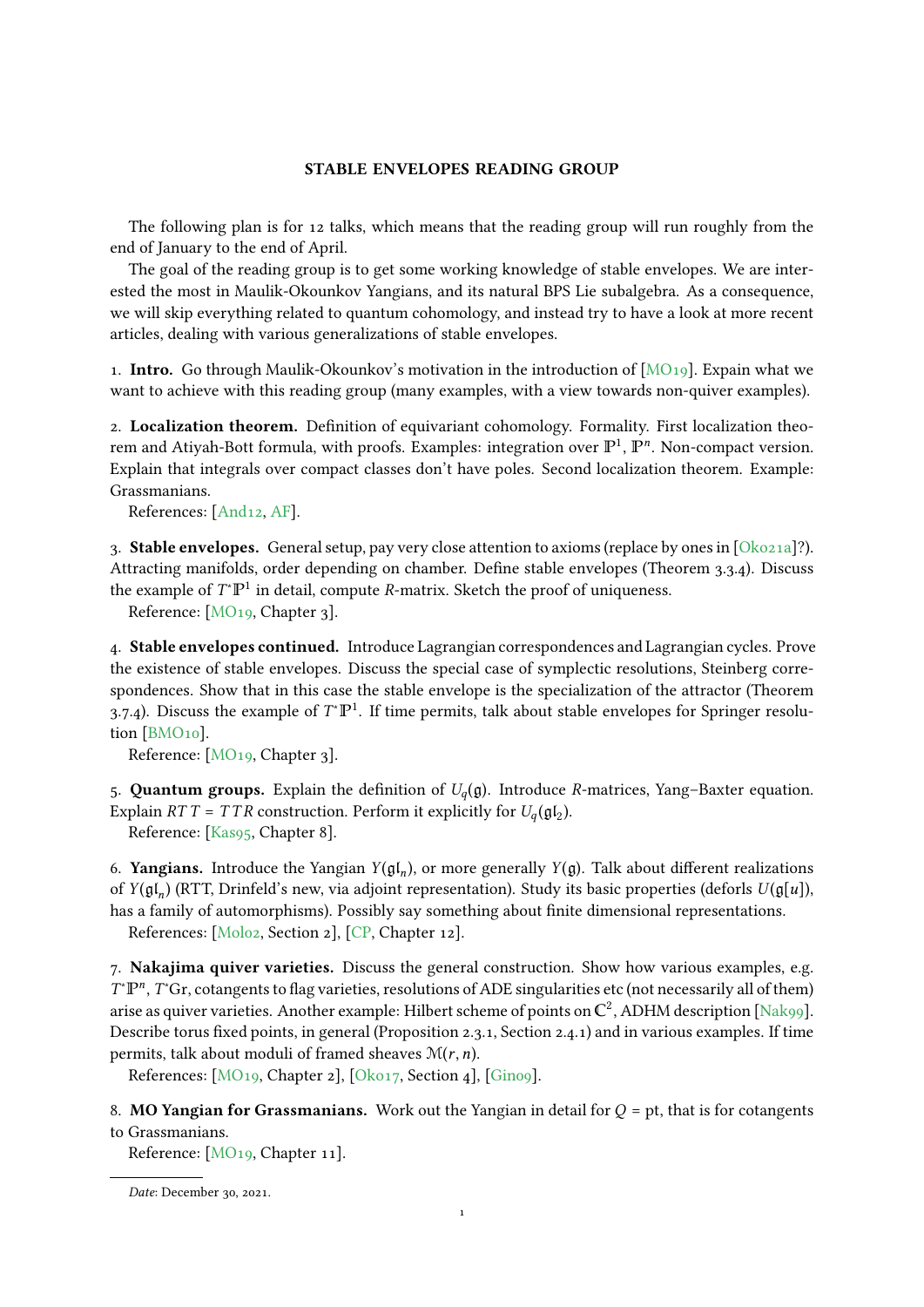9. MO Yangian in general. Introduce R-matrices. For Nakajima varieties, all R-matrices are compositions of root R-matrices. Define Yangian. RTT relations. Yangian acts on the cohomology of quiver varieties. Lie algebra  $g_O$ . Structure of the Yangian (Theorem 5.5.1).

Reference: [\[MO19,](#page-2-0) Chapters 4, 5].

10. MO Yangian for Hilbert schemes. Recall Hilbert schemes, moduli spaces  $\mathcal{M}(r, n)$ , ADHM construction. Identify  $\mathfrak{g}_0$  with Heisenberg algebra. Do a quick refresher on symmetric functions vs torus fixed points in the Hilbert scheme. Describe the stable basis.

Reference: [\[MO19,](#page-2-0) Chapters 12, 17, 18], [\[She13,](#page-2-11) Chapter 6] and references therein.

11. Generalizations. Explain K-theoretic stable envelope, in particular how it acquires a dependence on slope parameter [\[Oko17,](#page-2-9) Section 9]. After this, either talk about elliptic version, and how dependence on slope becomes meromorphic there  $[AO_{21}]$ , or about "non-abelian" stable envelopes (*K*-theoretic version) and their relation to "interpolation problems" for GIT quotients [\[Oko21b\]](#page-2-13).

12. Relation to CoHas. Introduce the Yangians coming from CoHAs, and their relation to Maulik– Okounkov version. Possibly, say something about the case of moduli of framed sheaves on more general surfaces.